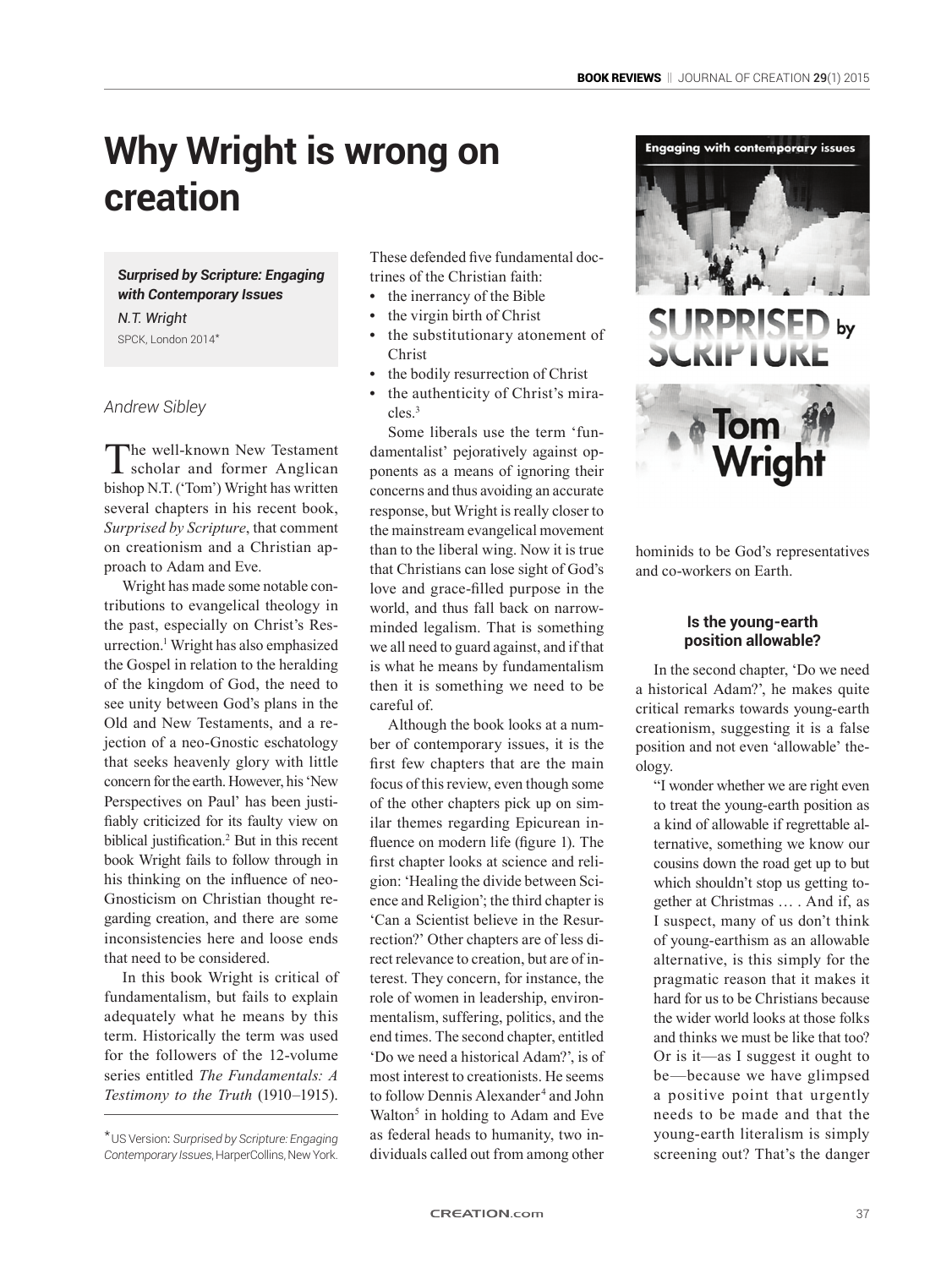

**Figure 1.** Bust of Epicurus, housed in the British Museum, London. It is a Roman copy, in Marble, of a Greek original. Wright recognizes the negative influence of Epicurean philosophy upon evolutionism and modern thought, but still fails to see that this philosophy is foundational to the 'science' of evolution.

of false teaching: it isn't just that you're making a mess; you are using that mess to cover up something that ought to be brought urgently to light" (p. 31).

He thinks that evangelical Christians should therefore reject it and proponents may not even be worthy of being properly accepted in the family of the evangelical community until they turn from their foolish ways. For Wright they must be confronted firmly, even if gently and with civility, perhaps in the same way that Paul challenged Peter at Antioch for the sake of truth. However, this would logically mean that we should reject all the Church Fathers (including Augustine), medieval theologians, and Reformers, who affirmed what we would now call 'young-earth creation', and most of whom accepted creation in six 24-hour days.<sup>6</sup>

### **Wright rightly criticizes evolutionism**

Wright is also critical of evolution with a big 'E', and correctly notes that it is not a new idea as it arose from Greek Epicurean philosophy. In the first chapter, and in later chapters, he rightly identifies this philosophy as a problem in modern thought, which he thinks underpins the whole of the Enlightenment project. This influence leads to the removal of a sense of divine judgement and a move towards hedonism, and to the ancient philosophy of evolutionism. He does acknowledge that some forms of theistic evolution go too far in embracing naturalism, and even acknowledges that he might be seen as an opponent of the Enlightenment and modernism. He doesn't wholly dismiss this claim and recognizes good and bad in it. However, he thinks Christians should be willing to accept the broader theory of evolution in theistic terms because it is a 'proven hypothesis' (p. 32).

#### **Creationists are seen as both anti-science and too scientific**

He seems to fail to understand the position of creationists, and also fails to see how deeply Epicurean philosophy has shaped the claims of Darwinists. Creationists generally draw a distinction between operational and historical science, those things that are directly demonstrable, such as minor variation in the breed of dogs, cats, and livestock, and those claims that arise out of some other source. Augustine saw the same distinction and was willing to accept operational science, but not claims that come from pagan sources.7 Creationists have also accepted limited forms of natural selection and adaptation—from before Darwin to the present—but within the context of created kinds; and as far as science goes such limited adaptation is 'proven'. But when Darwinists speak

of an evolutionary progression of early man from other apelike ancestors they are moving to conjecture and opinion that is more in harmony with Greek paganism.

Wright is also critical of the creationist response to Epicurean thinking, suggesting that opposition to Darwinism is still framed in what he calls the modernist neo-Gnostic division between the natural and supernatural.<sup>8</sup> Creationists then are at the same time seen as both anti-science and too wedded to a modernist, scientific mindset. There may be some merit in the latter claim, even as the anti-science claim is false. Creationists generally value science, as even the lapsed Adventist historian Ron Numbers has pointed out that, "creationists rarely display hostility towards science".9 And I think many creationists recognize the second problem regarding scientific modernism, even if the language is not always framed in the right terms.

However, in seeking to establish a bridge between naturalism and supernaturalism, Wright doesn't really elaborate on what he means, which is a shame. He could, for instance, follow Thomas Torrance in seeing that Einstein's General Relativity breaks down the dualism between the fixed form of the universe and the human observer. This dualism follows from the Newtonian–Kantian container-box model of the universe, which effectively excludes God from creation.10 And it is noteworthy that many creation scientists do seek to understand the age of the universe through the lens of relativity. Wright fails to get to grips with the detail of creationist thinking; he admits that he dropped out of science at an early age to study classics. He does however rely upon close friendships with leading scientists such as Francis Collins, who is specifically mentioned in the Preface as an influence upon him. However, Collins, like many theistic evolutionists, seems bound-up in accepting evolutionism,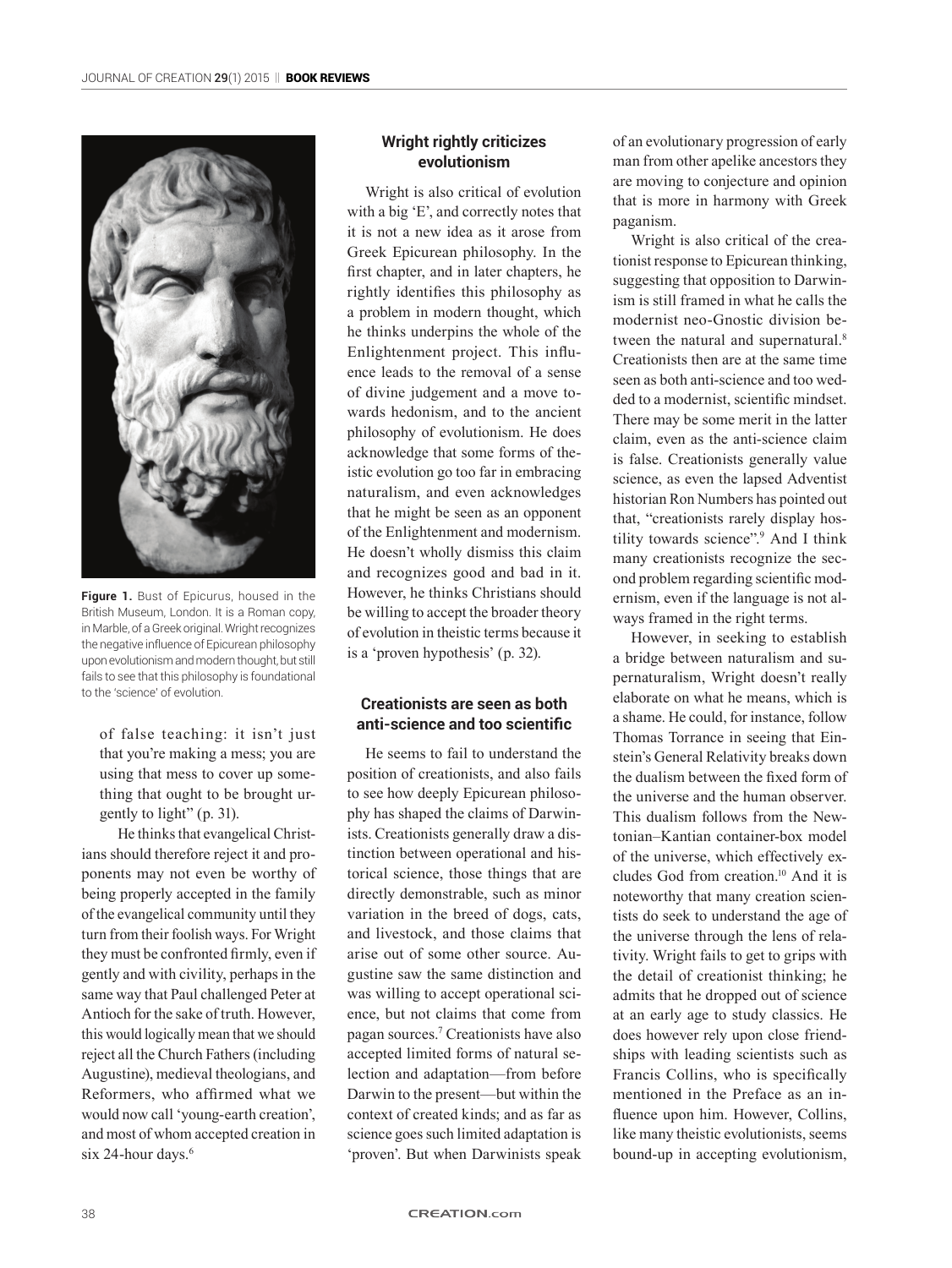something criticized by Wright as a faulty approach to the theology and science relationship.<sup>11</sup> Collins also seems to deny an historical Adam.<sup>12</sup>

#### **How did the Apostles and Church Fathers read Genesis?**

For Wright, Genesis is read as primarily a literary, poetic work and he thinks this is how Paul, John, and Peter read it, and not in the context of literal 24-hour days and a recent creation. But this needs some justification on his part, which he doesn't give in this book. A plain-sense reading of the New Testament would suggest that they *did* hold to a literal six-day recent creation. The Gospel writers also saw symbolism in the real miracles of Jesus the symbolism arising out of real, literal events, or the literary arising out of the literal. And this is how they read the Old Testament, where real events speak symbolically of Jesus and his redemptive work. This is similar to the rabbinical *peshat*-*pesher* approach to biblical interpretation (holding both literal and symbolic meaning), except that for the Gospel writers it is focused upon Jesus. And we ought to ask why a similar hermeneutic would not apply to their reading of Genesis.

It was seemingly the writings of John and Peter that led some of the Church Fathers to infer a millennial scheme where the seven days of creation prefigured seven thousand years of history, the final day of rest corresponding to a millennial rest with Christ reigning on Earth.<sup>13</sup> Paul also speaks of the physical "first man, Adam" pointing to the spiritual "last Adam", Jesus (1 Corinthians 15: 42–49) —the literal, or natural, pointing to the spiritual. The bottom line for Wright is that while he seeks to get rid of neo-Gnostic thinking with regard to the Resurrection and eschatology, he doesn't seem to follow through in his reading of Genesis and the creation account. His reading of Genesis is still seemingly influenced by neo-Gnostic approaches to biblical interpretation.

Paul may of course have been aware of Philo's writing on the creation. Although Philo saw the days of creation as allegorical, because of a reading of the LXX Apocrypha and the influence of Plato, there is no reason to think that Philo did not hold to a young earth.<sup>14</sup> He thought that creation had occurred all at once, but Paul was not bound to follow Philo in this regard. Some early theologians, such as Origen, were also influenced by Philo and neo-Platonism; that is, the desire to read Scripture in an excessively spiritual, allegorical context. Yet even Origen firmly rejected long ages.<sup>15</sup>

But others read the symbolic from the literal. St Basil recognized the laws of allegory, but read the creation account literally as well, claiming to be not ashamed of the Gospel.<sup>16</sup> Augustine also held to a young earth in a literal sense even as he was seemingly following Philo in believing that creation occurred all at once. He was however critical of claims about the age of the Earth that arose from pagan sources:

"They are deceived, too, by those highly mendacious documents, which profess to give the history of many thousand years, though, reckoning by the sacred writings, we find that not 6,000 years have yet passed."17

So, whereas Wright doesn't think young earth creationism is an allowable position, clearly many of the Church Fathers did, and a common sense reading of Scripture suggests that is how the New Testament writers read Genesis. Wright really needs to justify his comments in light of the position of the Apostles and early Christian theologians.

Wright has, of course, produced a lot of material on the Greek and Hebrew background to Paul's life, although he doesn't directly reference it in this book. He does, though, seek to read Paul in the context of Second Temple Judaism. However, as Duncan has shown, there are good reasons to think that Sanders, Dunn's and Stendahl's analysis, which has influenced Wright in this regard, is faulty.<sup>18</sup> There is, I think, difficulty in attributing the background of Hebrew Rabbinical thought to Paul's post-conversion life. Paul was, of course, trained in both the school of the Pharisees and in Greek philosophy, as well as in Greco-Roman rhetoric, but he received revelation of the power, richness, and wonder of God that led him to preach the Gospel. He had a keen sense of the power [Greek *dunamis*] of God at work in his life and that of the church. And when we study the New Testament letters of Paul we are led back, time and again, into the Old Testament prophets. I can't help thinking that Paul saw his calling in the same light as an Isaiah or Elijah, perhaps someone who felt like an outsider to his own people, even as he was calling them to Christ. And Wright has previously noted the correlation between Paul's conversion on the road to Damascus and Elijah's journey.<sup>19</sup>

#### **Creationism is not grounded in dispensationalism**

Wright also fails to engage in the depth and breadth of thought among creationists, but instead makes wideranging and erroneous generalizations. For instance, he conflates young-earth creationism with dispensationalism, thinking that a literal reading of Genesis goes hand-in-hand with nineteenth-century Darbyite theology. John Nelson Darby's theology was focused upon a developing Christian Zionism, a secret escapist rapture, and the end times. Most obviously, Wright ignores the prevalence of literal readings long before Darby. Also, it is clear that Darby's followers were not that bothered about a literal reading of Genesis. The text notes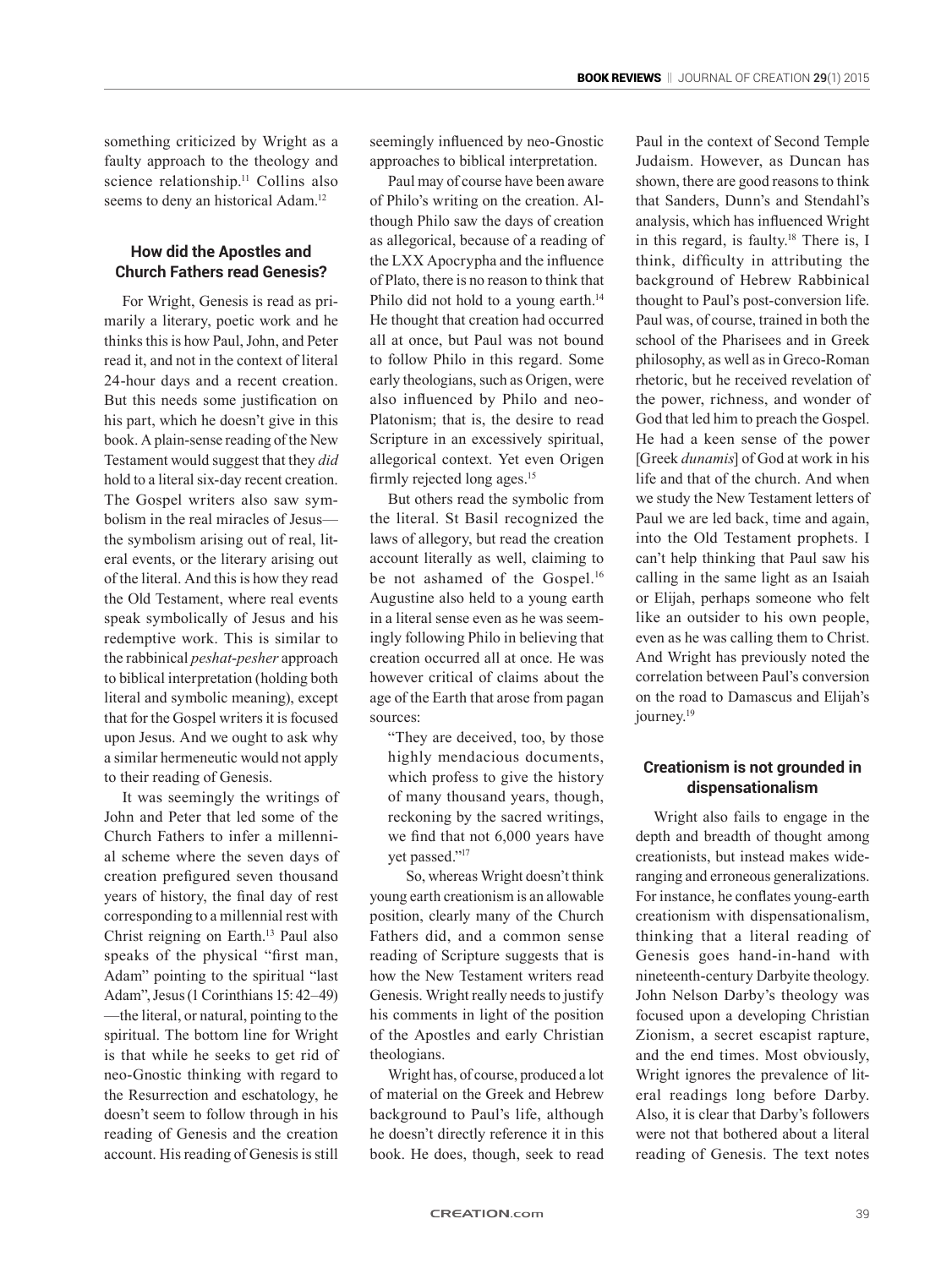of the *Scofield Reference Bible*, for instance, a widely read publication from the early twentieth century that promoted Darby's theology, discusses pre-Adamic races and the gap theory. These ideas were all rejected by youngearth creationists. Rather, when John Whitcomb and Henry Morris wrote *The Genesis Flood* (1961), often credited with reviving young-earth creation, the book was accepted by the clearly non-dispensational Presbyterian and Reformed Publishing.

The early Fundamentalists such as B.B. Warfield (who contributed a chapter, "The Deity of Christ", to *The Fundamentals*) and James Orr ("Science and Christian Faith") were not especially committed to a young earth either. Today you will find that young-earth creationists have varying views on dispensationalism and Darby's theology; some may be sympathetic, others will hold more to Covenant Theology.

I would suggest that it is more likely that the reawakening of belief in a literal creation stems from popularlevel revivalism, for instance as found in the writing of John Wesley (1703–1791) and his down-to-earth preaching to the man-in-the-street. Pentecostal and Charismatic revivals have also encouraged belief in the possibility of miracles, thus building faith in God's ability to act in the world. Pentecostalism has often been most accepted among the ordinary folk and working classes. In this movement there is a rejection of cessationist views regarding miracles among ordinary people, and this, I would suggest, correlates with belief in a literal creation and rejection of naturalism among Christians.20 Tenneson and Badger report that at least from the 1920s onwards the young-earth position was the 'prevailing view' among Pentecostals, and, from recent survey evidence, suggest it is still the largest position  $(35\%)$ .<sup>21</sup> It was eighteenth and nineteenth century writers,

such as David Hume and Charles Darwin, who promoted naturalism and were so skeptical of miracles, while liberal academic theologians were naturalizing Christian faith. The rise of acceptance of a literal reading of Genesis then correlates with Christian revivalism and a rejection of materialism and naturalism. If one believes that God may act in the world today or in the time of Jesus, for instance through the Resurrection, as *The Fundamentals* required, then why not believe that God acted in a miraculous way in the creation account, speaking all things into existence through his powerful word?

#### **Concerns about antiintellectualism**

Wright raises concerns about antiintellectualism in fundamentalist Christian circles, suggesting an opposition to study and science among creationists. But this is far from the truth as many creation scientists have multiple and higher degrees in a wide range of subjects. There is, however, a problem in the Western secular education system for the children of conservative Christians. It is that they are taught one set of beliefs at home and at church, and then another at school, and this leads to confusion. Some make it through, understanding the worldview struggle that exists, but others keen to be faithful to Christ give up on academic study, while others sadly lose their faith. There is no reason, however, why a consistent conservative Christian view of the world cannot be intellectually rigorous and demanding, as Augustine's writing, for instance, shows. It is just that it is not given an opportunity to flourish when secular humanism dominates and directs education for Christian children. Wright really needs to examine and address this problem instead of blaming it on Christian fundamentalism.

#### **The needs of the academy versus the needs of the market square**

This raises further issues regarding the needs of the academy versus the needs of the market square, or man or woman in the street. Wright seems concerned about the effect that creationism has upon respect in academic circles, as do others such as Denis Alexander. The purpose of holding to evolution, then, is to make the Gospel acceptable to non-Christian academics through the appearance of human respectability. Ordinary people, however, have a simpler view of truth, which leads them to read Scripture literally. However, we need to heed Paul's message in 1 Corinthians 1. He tells us that unity is of prior importance for the sake of Christ, the community of believers, and the Gospel. And further, that the Gospel message is foolishness to the wisdom of the world. From this Paul tells us that God uses the foolish things of the world to shame the wise. Human respectability only leads to pride, which is a stumbling block to the Gospel.

While Wright is right to tell us of the Epicurean perspective on modern life, it is evident that the academy is a place of elitism, and this correlates with the thinking of Plato regarding the place of academics in society. Plato's idea was that philosopher-kings should rule the ideal city-state, while the majority should only be educated to such a level that they are economically productive.22 As a result Greek society was elitist, but Paul insists that within the Christian community there is equality (Gal. 3:28). Christian academics in secular universities, however, can then find themselves caught up in a world that is elitist with an overwhelming peer pressure to conform to the worldly view with its ancient Greek influence. Within the Platonic scheme symbolic, spiritual readings of religious texts have greater value than literal readings. However, we see from